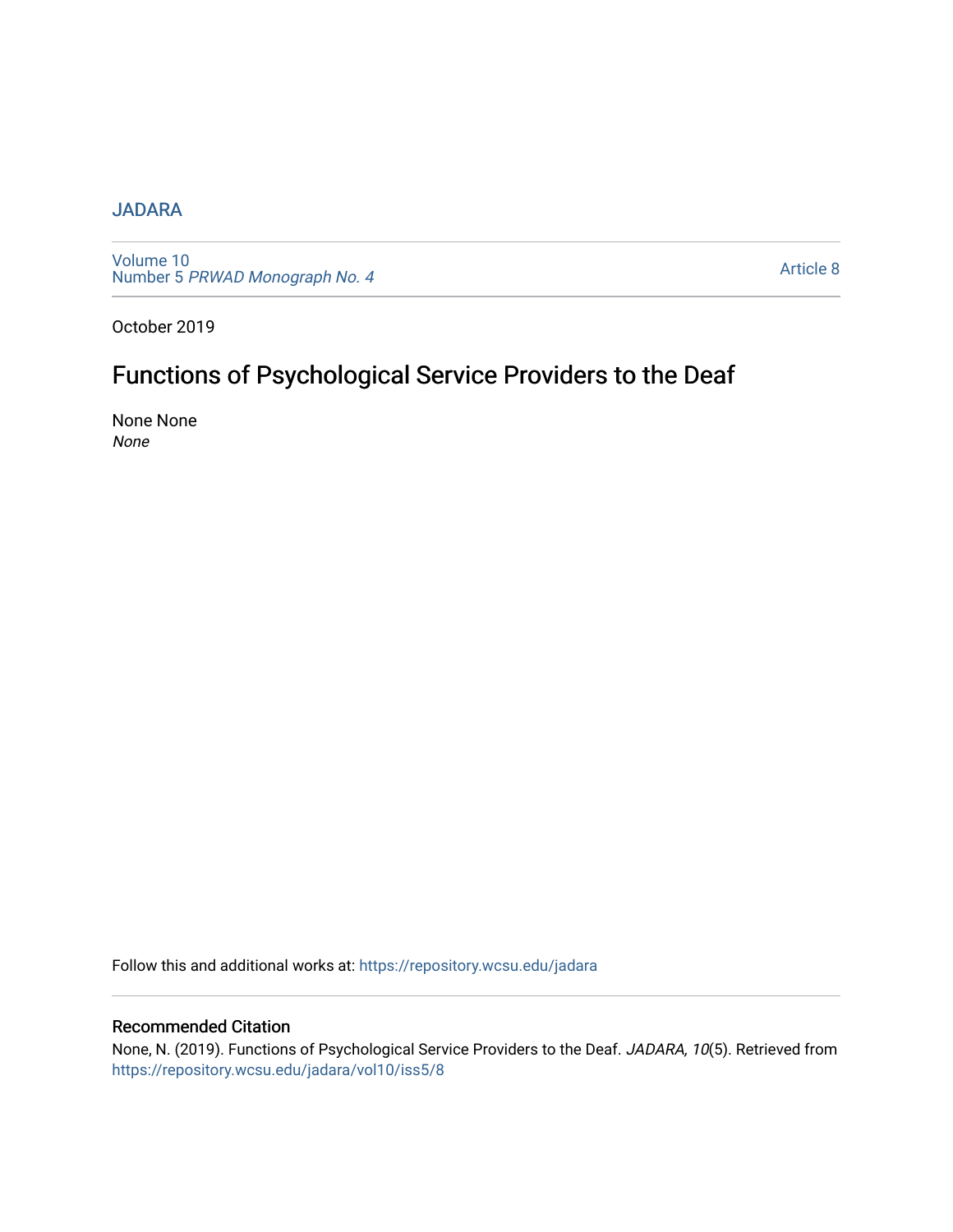As the work groups began their task of defining functions and de signating competencies, it seemed likely that two issues might hamper their deliberations: first, the marked heterogeneity of the work groups in regard to discipline, background, and experience; and second, the problem of de signating which functions were specific to which setting.

Information previously distributed to conference participants had provided the following broad differentials concerning setting and related psychological specialists: (1) school psychologists are those who deal mainly with school-children and involved figures, and assist schools in the develop ment of all children and in the identification and management of atypical children; (2) clinical psychologists are those who deal mainly with individuals presenting problems of personality, emotional adjustment, or mental illness and can be found mainly in mental health settings; (3) counseling and re habilitation psychologists are those who use their specialized training in the educational, vocational, personal, and rehabilitation counseling of the physically or mentally handicapped or others in need of and seeking guidance.

However, in regard to the deaf, many settings cut across age groups as well as psychological problems, hence deal with similar situations. As it turned out, the issues diminished in importance as discussions progressed. In fact, the heterogeneity of the groups proved an asset since, because of their very diversity, it became possible to branch out over a far wider range of experiences, viewpoints, and proposals than would otherwise have been possible. Actually the greatest handicap proved to be the limitations of time under which the groups were working. It was agreed that what could not be dealt with at this first Conference would be scheduled for a subsequent meeting.

The following represents in summary what was accomplished in regard to "functions" at the Spartanburg Conference.

#### Functions Actually Performed by Psychological Service Providers to the Deaf

It was the judgment of several of the work groups that a good way to start discussion moving was with a run-down of the functions psychological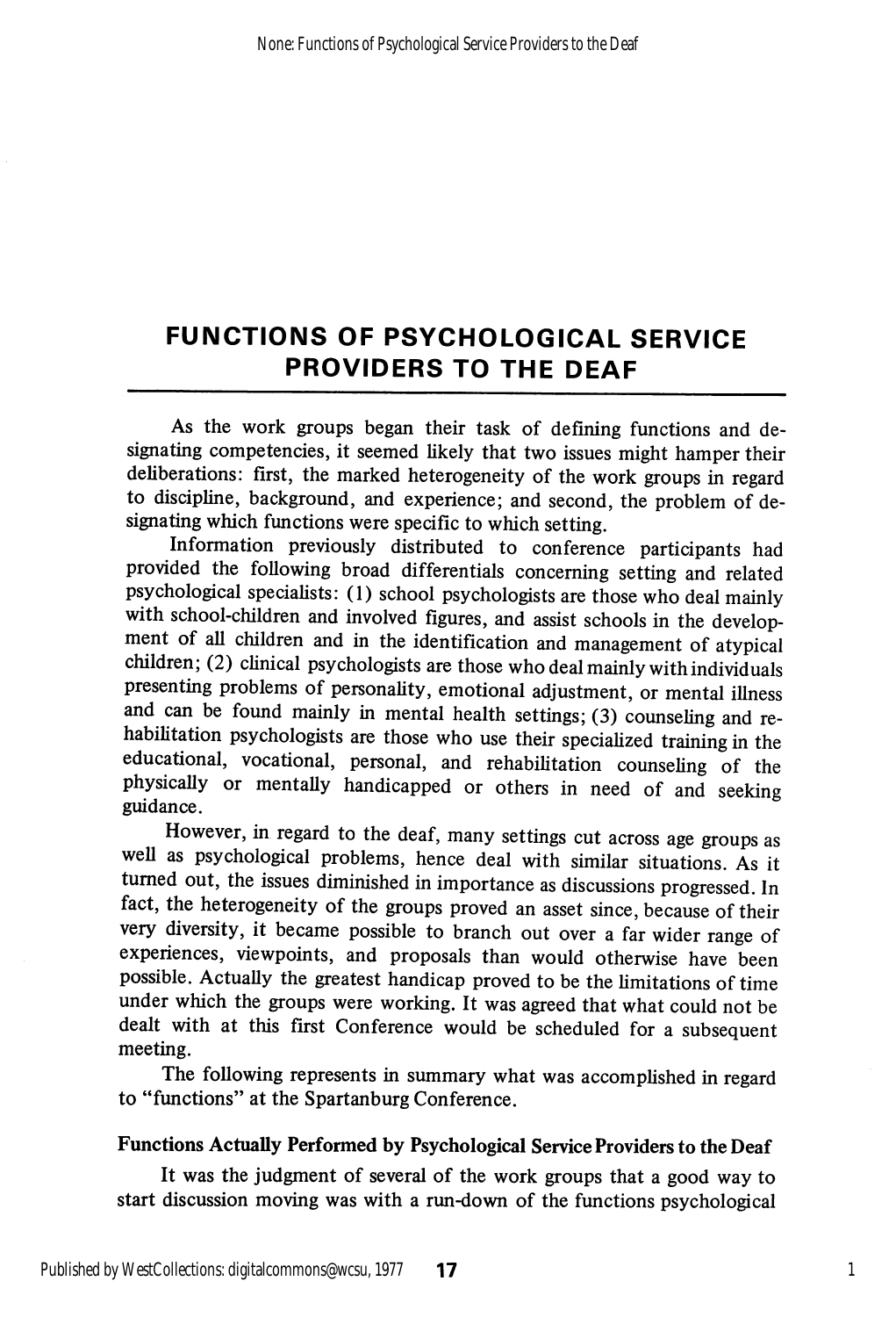service providers to the deaf were actually performing. From this beginning, discussion could progress to a consideration of the functions they should be expected to perform. Accordingly, in Work Group 4 (Hearing and Speech setting) each participant was asked by the Group Leader to list the psy chological services conducted in that person's particular facility. The com posite list is quoted as follows:

- 1. Provide basic support to staff who deal with the hearing-impaired
- 2. Testing services
- 3. Counseling
- 4. Family planning and adjustment
- 5. Interpretation of test results to staff and parents
- 6. Coordination with other specialists
- 7. Collection, analyses, and dissemination of research data
- 8. Obtaining basic background and case history information
- 9. Providing inservice growth for staff (teaching, work shops, etc.)
- 10. Early identification of hearing-impaired children
- 11. Group services for deaf adults: counseling, life planning, etc.
- 12. Set up general program of psychological services
- 13. Interpreting psychology of hearing-impaired to other professionals
- 14. Training other psychologists
- 15. Counseling for vocational planning and adjustment
- 16. Developmental assessment of young children
- 17. Maintaining professional organization affiliations
- 18. Develop and implement objective measurement instruments and norms
- 19. Clearing house for other agencies in community
- 20. Communication with parent groups, legislative groups, community agencies
- 21. Publicizing services; aggressive case finding
- 22. Collaboration in case management
- 23. Psychotherapeutic intervention
- 24. Developing and evaluating new programs for the multi-handicapped and the exceptional
- 25. Counseling older adults; progressive hearing loss
- 26. Effecting real world contact for deaf groups; planning for affective, social and expressive experiences
- 27. Planning and developing physical facilities suitable for psychological practice (getting us out of closets)
- 28. Advocacy services
- 29. Plan parent programs
- 30. Educational guidance
- 31. Counseling for acceptance of disability
- 32. Teaching (teacher-training programs and others related to deafness)
- 33. Write grant applications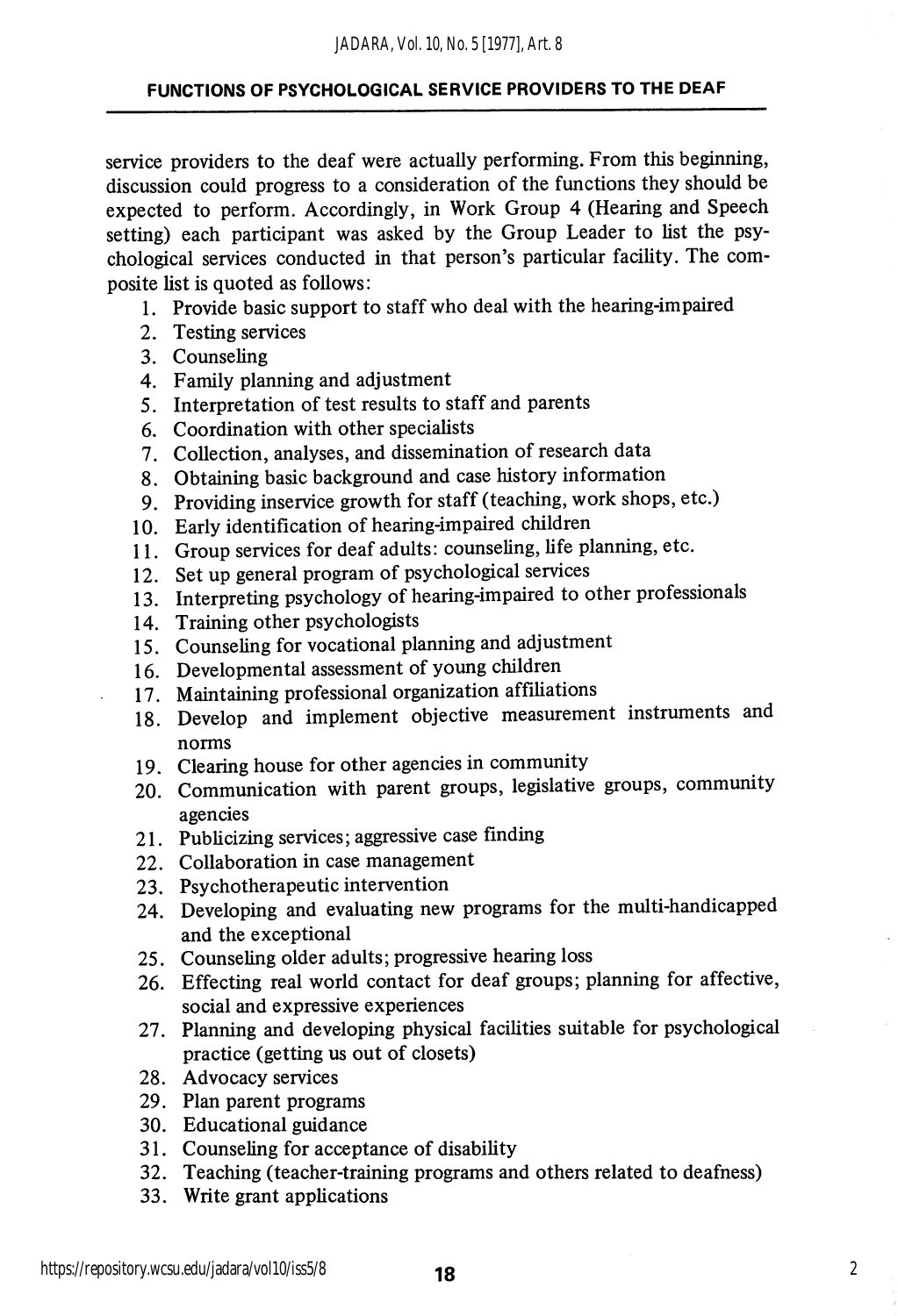- 34. Planning and effecting improved quality of programs and services
- 35. Outreach to deaf circles for an'inner'look
- 36. Group counseling
- 37. Crisis intervention
- 38. Counseling for management of day-to-day problems
- 39. Recruiting other professionals to serve the deaf

It is noted again that this is a composite listing and does not represent all the functions expected of individual workers, although there are numbers of full-time experienced psychologists to the deaf who do perform almost all these functions single-handedly. One of the participants reported on her facility in which comprehensive services are rendered and sufficient staff is usually available. Here, psychological functions are generally divided up among staff members, either psychological staff, or among the psychologists and such related professionals as social worker, counselor, etc. Another participant reported that in his facility in which comprehensive services cannot be rendered because of insufficient personnel, certain basic ones are carried out on an ongoing basis. Others may be added from year to year as needs dictate and staff permits, while still others are dealt with on a referral basis.

But however and wherever psychological services are conducted for the deaf, the consensus of the Conference was that they should be 'quality' services; that the deaf deserve no less.

## Conference Summary of Expected Functions

The summary in this section outlines psychological fimctions expected of service providers to the deaf. It was drawn together from the discussions of all five work groups. As such, it can be thought of as a resource pool from which specific functions related to particular settings and situations can be drawn. It is anticipated that refinement of the summary into specific functions for particular settings will be made at a future conference in conjunction with setting up guidelines for training programs.

## SUMMARY OF FUNCTIONS

## I. Service to the Individual

- A. Evaluation (assessment, diagnosis, differential diagnosis, intake, developmental profiles, eligibility, etc.)
	- 1. Case history (including multidisciplinary team findings)
	- 2. Testing
	- 3. Observation
	- 4. Interview
- B. Integration of psychological and team findings
- C. Interpretation of integrated findings
- D. Recommendations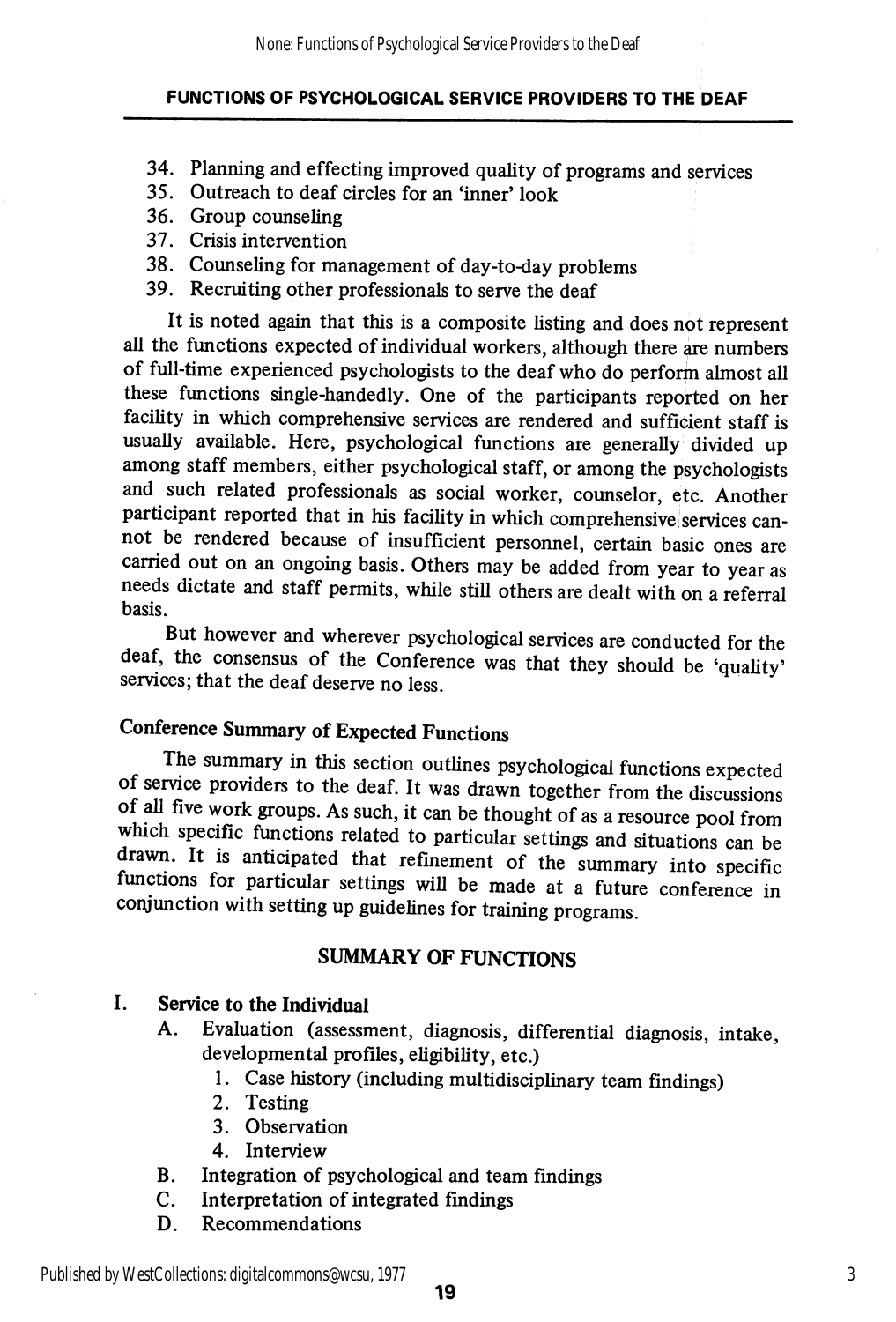- E. Recording
- F. Reporting (written and/or person-to-person)
	- 1. To individual client, where feasible
	- 2. To parents
	- 3. To facility administration and staff
	- 4. To involved professionals and agencies
- G. Treatment
	- 1. Remedial intervention
	- 2. Placement
	- 3. Environmental re-structuring
	- 4. Counseling (client, parents, involved figures)
	- 5. Agency contacts and referrals
	- 6. Psychotherapy
	- 7. Crisis intervention and prevention
	- 8. Referral to other professionals and resources
	- 9. Cooperation with treating physician as in pharmacotherapy
	- 10. Special programs as for multihandicapped
- H. Follow-up
	- 1. Evaluation of recommendations and treatment
	- 2. Re-assessment of individual as required
	- 3. Patterning of new recommendations and treatment as required
- I. Case-finding

#### II. Service to the Facility

- A. In-service training of facility personnel
- B. Foster preventive mental health philosophy and practices
- C. Assist the administration in decision-making
- D. Assist the administration in program evaluations and the develop ment of new programs
- E. Provide consultive services to facihty personnel
- F. Assist in personnel screening and problems
- G. Publicize services and programs
- H. Promote inter-agency contacts and collaboration
- I. Provide consultive services to 'outside' agencies and professionals
- J. Recruit other specialists

#### III. Services to the Community (Deaf and Hearing)

- A. Interpret the implications of deafness to public, community, parent, and professional groups
- B. Serve as advocate for the deaf in community actions such as mental health, legislative, educational.
- C. Act as friend to the deaf community: interpret hearing world, in put current happenings, stress and interpret mental health to deaf individuals and families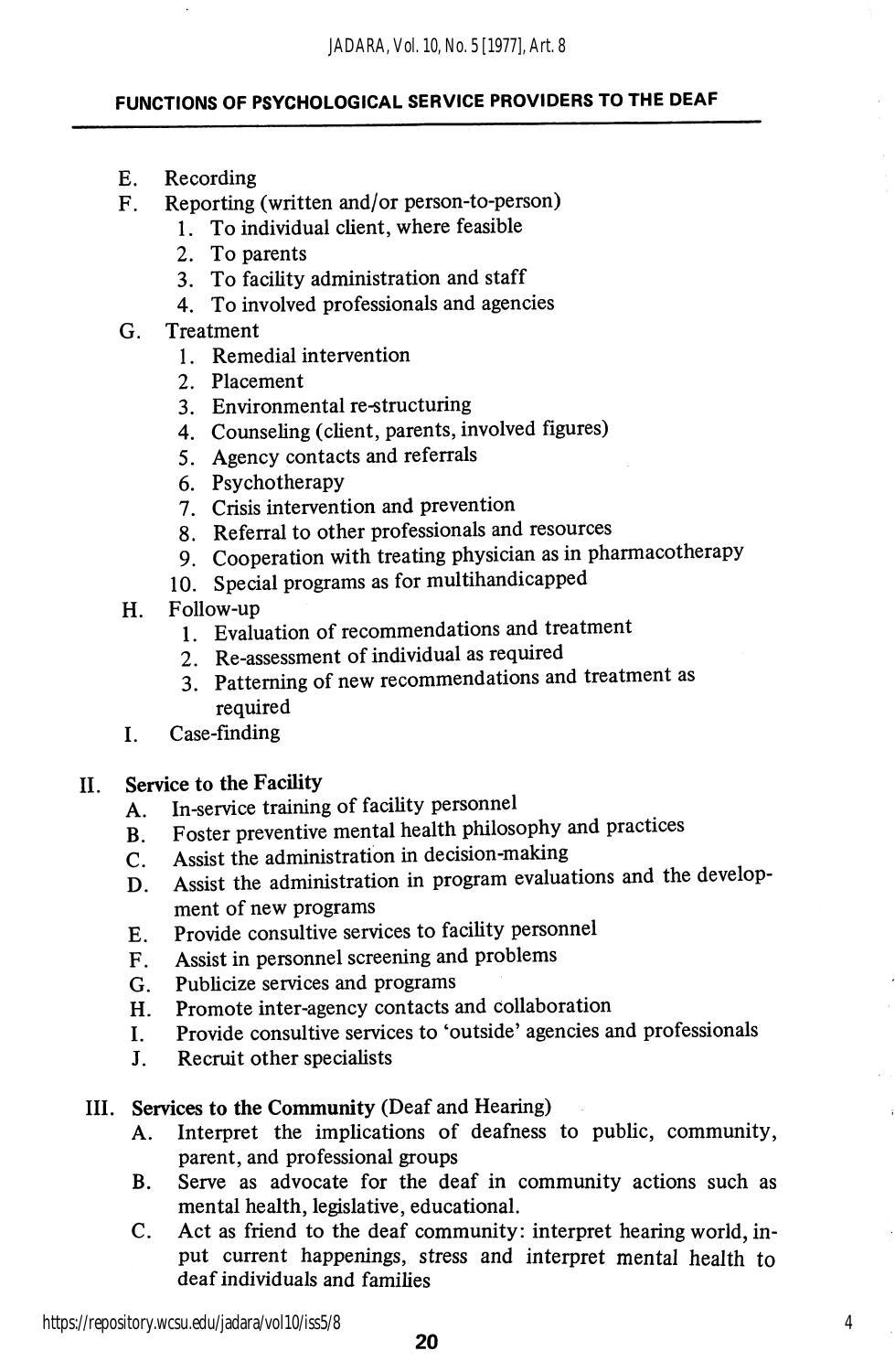- D. Outreach to every available forum including mass media for public education and relations
- E. Recruit quality workers for the field
- F. Foster programs of preparation for such workers
- G. Serve as community consultant on problems and issues involving the deaf

### IV. Research

- A. Keep up with current research
- B. Identify significant problems for research
- C. Conduct research where feasible
- D. Maintain records that can be used by researchers
- E. Cooperate in selected research where feasible
- F. Stimulate spirit of inquiry in staff
- G. Review and analyze significant research with administration and staff and consider utilizing where feasible
- H. Disseminate own research publications

## V. Administration and Supervision

- A. Supervise staff psychological workers
- Program in-service training for staff psychological workers  $\mathbf{B}$ .
- C. Provide orientation training for interpreters working with psychologists
- D. Supervise psychological internes and 'outside' trainees
- E. Evaluate psychological workers and psychological program
- F. Self-study program to improve services
- G. Maintain psychological equipment, test file, publishers' catalogues, etc.
- H. Maintain psychological report file
- I. Maintain psychological reference library

## VI. Continuing Professional Development

- A. Maintain professional and personal integrity
- B. Maintain membership and participate in activities of professional organizations
- C. Keep current with related literature
- D. Initiate and participate in professional institutes, workshops, conferences, continuing education courses, etc.
- E. Cooperate with and serve as resource person to other professionals

## Amercian Psychological Association Delineation of 'Psychological Services'

For purposes of comparison with the functions of psychological service providers as delineated by the Conference, the following definition of 'psychological services' is presented as proposed by the Task Force of the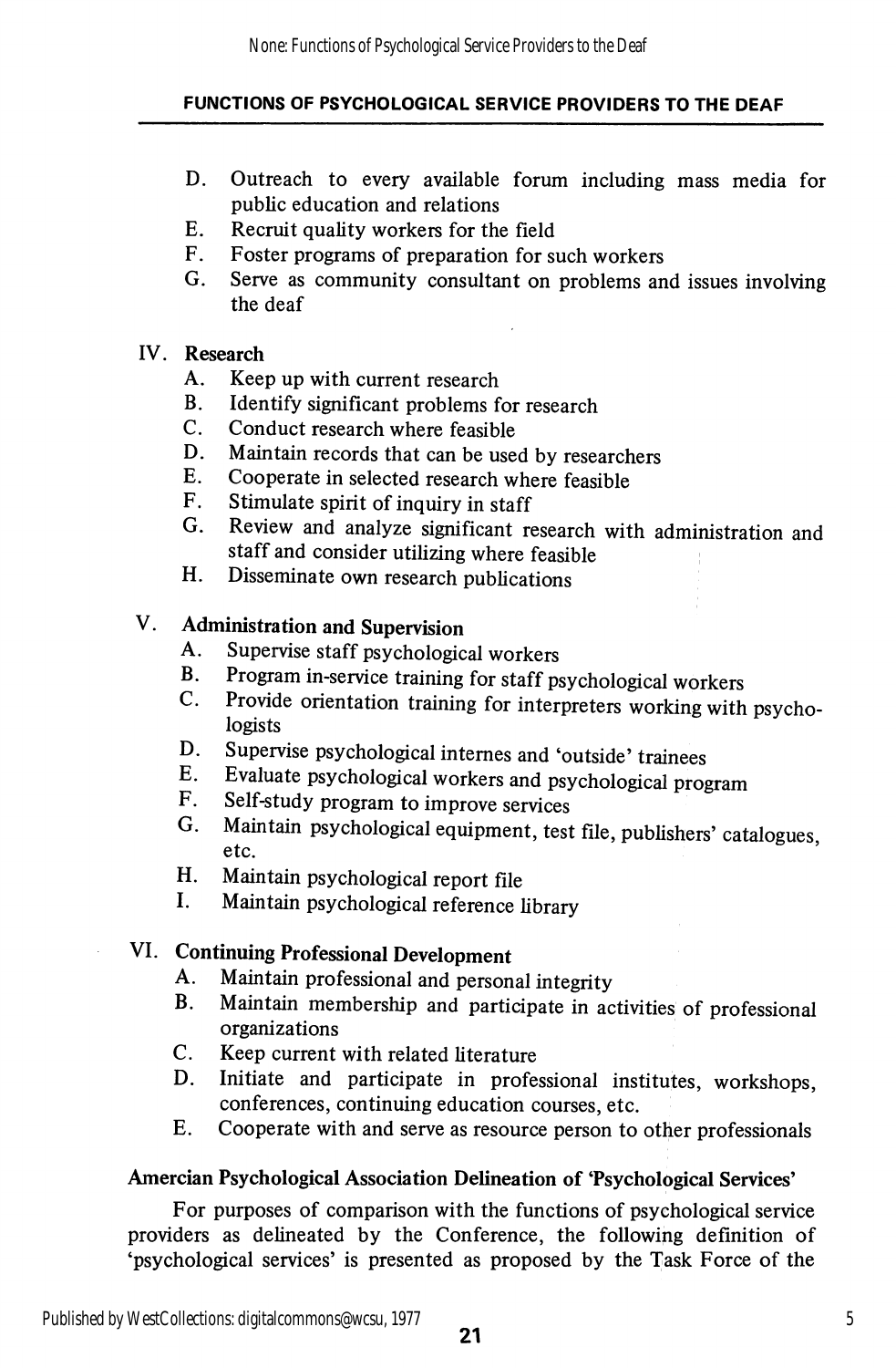American Psychological Association on standards for providers of psycholo gical services (American Psychologist, 1975). The statement is quoted as follows:

The noncapitalized term "psychological services" refers to, but is not limited to, one or more of the following:

- A. Evaluation, diagnosis, and assessment of individuals, groups, and programs.
- B. Interventions for the remediation and facilitation of the functioning of individuals and groups, such as psychotherapy, counseling and behavior therapy.
- C. Program development services, including those relating to client habihtation and rehabilitation; training of staff in personnel development and management procedures; community participa tion and development; or company, institutional, and organiza tional policies regarding human resources.
- D. Consultation relating to the following: (a) clients (individuals, families, organizations, agencies, or educational institutions); (b) the administration and operation of facihties or organizations;  $(c)$  the community served by the individual, the facility, or organization; (d) the training and education of psychology staff; and (e) the conduct of research, research design, and dissemination of psychological research findings.
- E. The teaching of psychology in accredited academic institutions, per se, is not considered a psychological service that would require a state license, or certificate, or endorsement by the state psychological association by voluntary certification, (p. 687)

Conference participants had no access to this statement at the time of their deliberation on functions, since its publication took place some time after the conference. All the more noteworthy therefore is the similarity between the APA summary of psychological services and the somewhat more elaborate summary formulated by the Conference.

#### Points of Special Emphasis

The following are points of special concern raised by most of the work groups. They are quoted or paraphrased from group discussions.

The Tester Image: It was generally agreed that it was important to get away from the framework of psychologists as 'testers'. "This image is per petuated by schools, employers, state departments, and by psychologists themselves, particularly those who do not feel secure enough with the deaf to do other than test. There needs to be broader outreach and public education in the field in behalf of psychologists: what they are and how they function."

The Team Role: "A unique feature of a psychologist's work with the deaf involves establishing relations with a far greater number of involved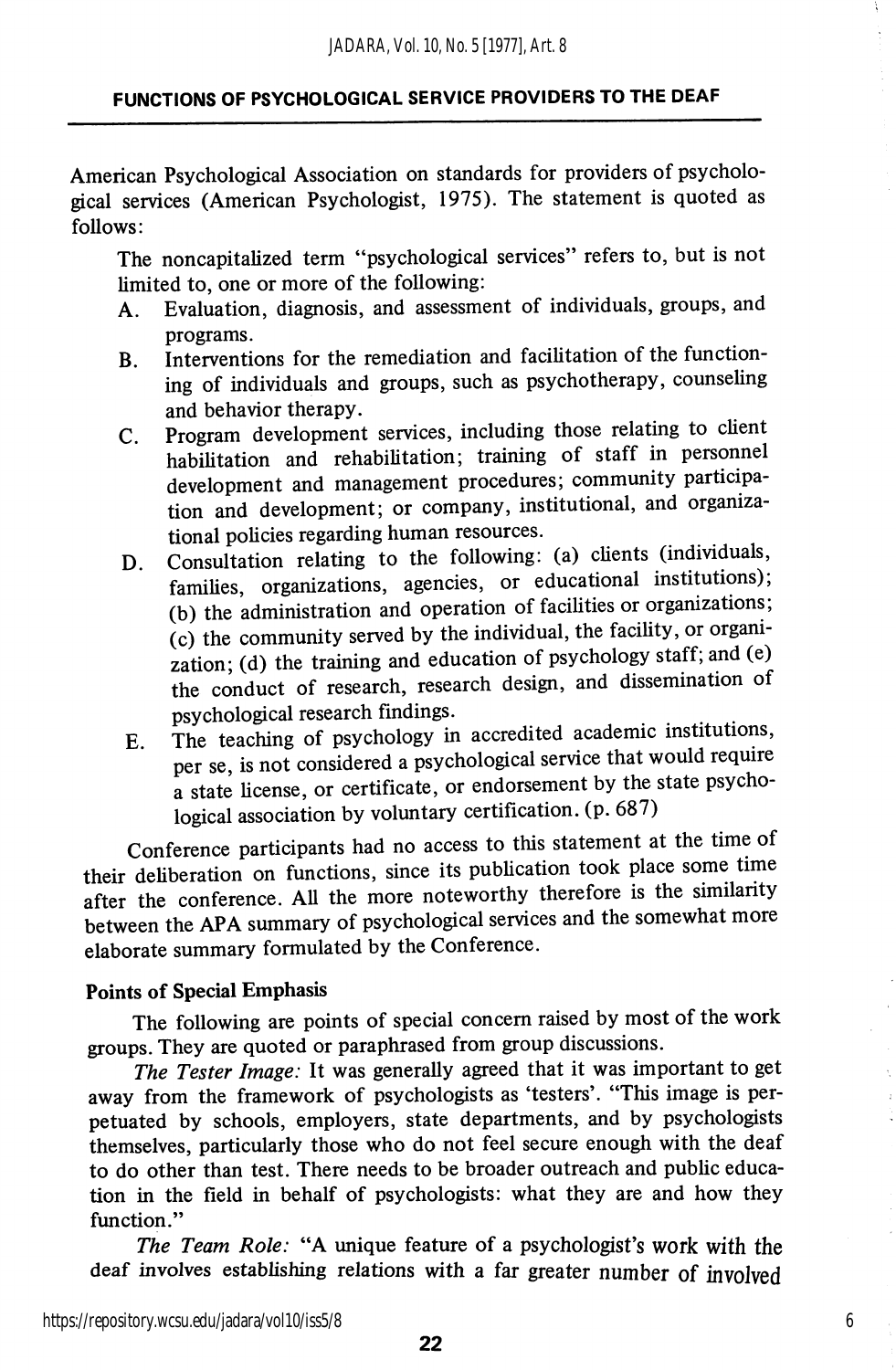professionals and other personnel than is common to psychologists in nondeaf practice. Such team members include: family, educators, work evaluators, vocational rehabilitation personnel, vocational instructors, interpreters, physicians, ministers, audiologists, work adjustment personnel, welfare counselors, employers, and more. The psychologist needs to think "team", and must include as a major function the establishment of effective team relations."

Reporting: General dissatisfaction was expressed by all groups with the manner and language in which psychological reports are composed. Instead of conveying a meaningful and useable message, many reports do little more than review test results in technical terminology, thereby render ing them pretty useless for those who need to know, as one group expressed it, where the client was; where he is; where he should be; and how to get him there." "Psychological reports should be precise, concrete, practical and prescriptive in nature, and should reflect the psychological, social, medical, family, and educational background in relationship to feasible, relevant recommendations." One of the participants further stressed the need to gear the language of a report to the comprehension of the receiver and stated that her reports on a given client were differently composed for parent, physician, rehabilitation counselor, and fellow psychologist.

Comprehensiveness of Evaluations: Another point of emphasis had to do with the fragmented nature of evaluations of the deaf with a tendency to reflect the setting in which the evaluation was made rather than the status of the individual. "There needs to be more concern for the totality of the individual, with members of evaluation teams in various settings improving communications among themselves in the service of the individual. There also needs to be recogmtion of the need for some deaf persons to be reevaluated on a regular basis. This is most important for deaf persons with multiple handicaps and with the very young, with the major stress on the structuring of behavior rather than on such fragments as 'verbal' and 'cognition'."

The Time Element: Another important point of difference between psychological work with the deaf and the non-deaf is the time required, and the patience involved. Someone at some point in time computed that it took about four times as much of each in work with the deaf. The point was also made that vocational rehabilitation counselors are frequently faced with a quota system where they must rehabilitate a certain number of clients a year. "It must be recognized that working with deaf clients can take con siderably longer than with the non-deaf for both rehabilitation counselor and psychologist alike."

Research: Research is included in this section not because it emerged as a topic of special concern in discussion but because of the lack of dis cussion in its behalf. Granted there was heavy weighting at the Conference in the direction of service, nevertheless it is the service people who do the